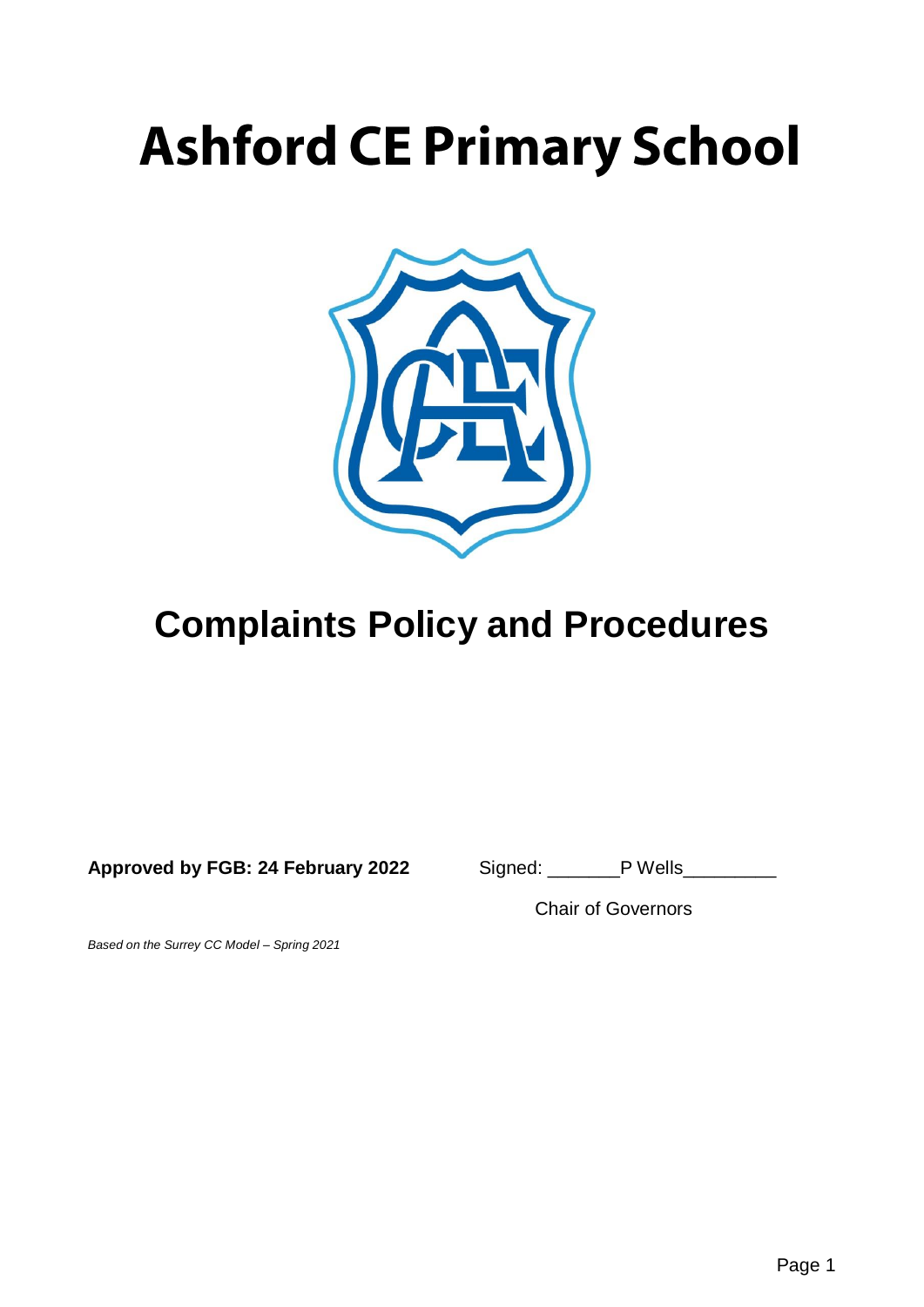## **Complaints Policy and Procedures**

#### **Our School Vision**

We are a caring Christian community where everyone adopts an "I can" attitude; everyone feels valued, safe and loved by God. We celebrate our God-given individuality, achievements and talents and we aspire, with God's help, to become the best that we can be. We believe that each one of us has the ability to achieve our highest potential, living and learning in the fullness of God.

I can do all things through Christ who gives me strength.

*Philippians 4v13*

#### **Contents**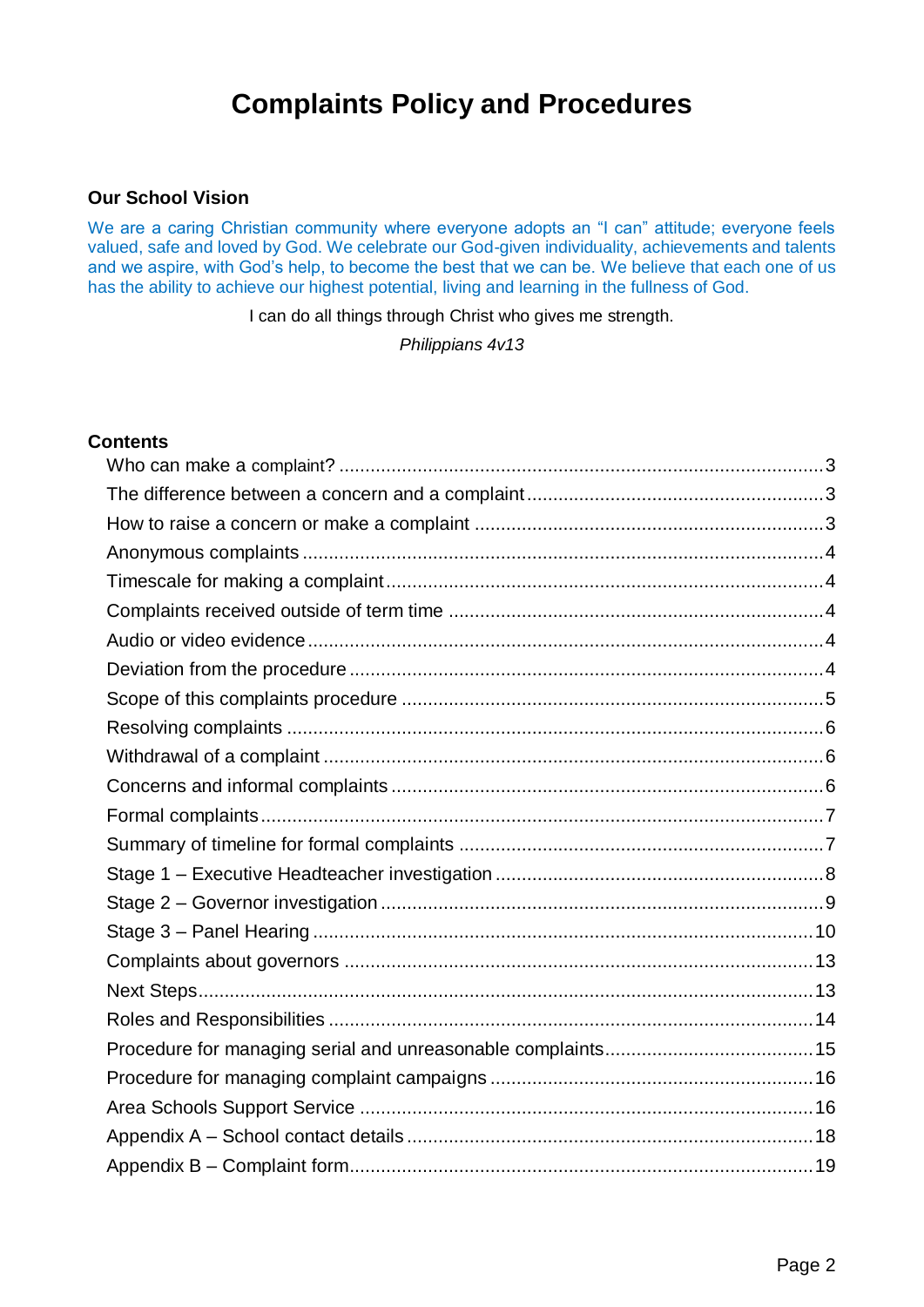#### <span id="page-2-0"></span>**Who can make a complaint?**

This complaints procedure is not limited to parents or carers of children that are registered at the school. Any person, including members of the public, may make a complaint to Ashford CE Primary School about any provision of facilities or services that we provide. Unless complaints are dealt with under separate statutory procedures (such as appeals relating to exclusions or admissions), we will use this complaints procedure.

#### <span id="page-2-1"></span>**The difference between a concern and a complaint**

A concern may be defined as '*an expression of worry or doubt over an issue considered to be important for which reassurances are sought'*.

A complaint may be defined as '*an expression of dissatisfaction however made, about actions taken or a lack of action'.*

It is in everyone's interest that concerns and complaints are resolved at the earliest possible stage. Many issues can be resolved informally, without the need to use the formal stages of the complaints procedure. Ashford CE Primary School takes concerns seriously and will make every effort to resolve the matter as quickly as possible.

If you have difficulty discussing a concern with a particular member of staff, we will respect your views. In these cases, you will be referred to an appropriate alternative staff member. Similarly, if the member of staff directly involved feels unable to deal with a concern, you will be referred to another staff member. The member of staff may be more senior but does not have to be. The ability to consider the concern objectively and impartially is more important.

We understand however, that there are occasions when people would like to raise their concerns formally. In this case, Ashford CE Primary School will attempt to resolve the issue internally, through the stages outlined within this complaints procedure.

#### <span id="page-2-2"></span>**How to raise a concern or make a complaint**

A concern can be raised in person, in writing or by telephone. They may also be made by a third party acting on behalf of the person with the concern, as long as they have appropriate consent to do so. Concerns should be raised with either the class teacher or Executive Headteacher.

If the issue remains unresolved, the next step is to make a formal complaint, using the Complaint form (Appendix B). If you require assistance with completing the form, please contact the school office.

Complainants should not approach individual governors to raise concerns or complaints. They have no power to act on an individual basis and it may also prevent them from considering complaints at a later stage of the procedure.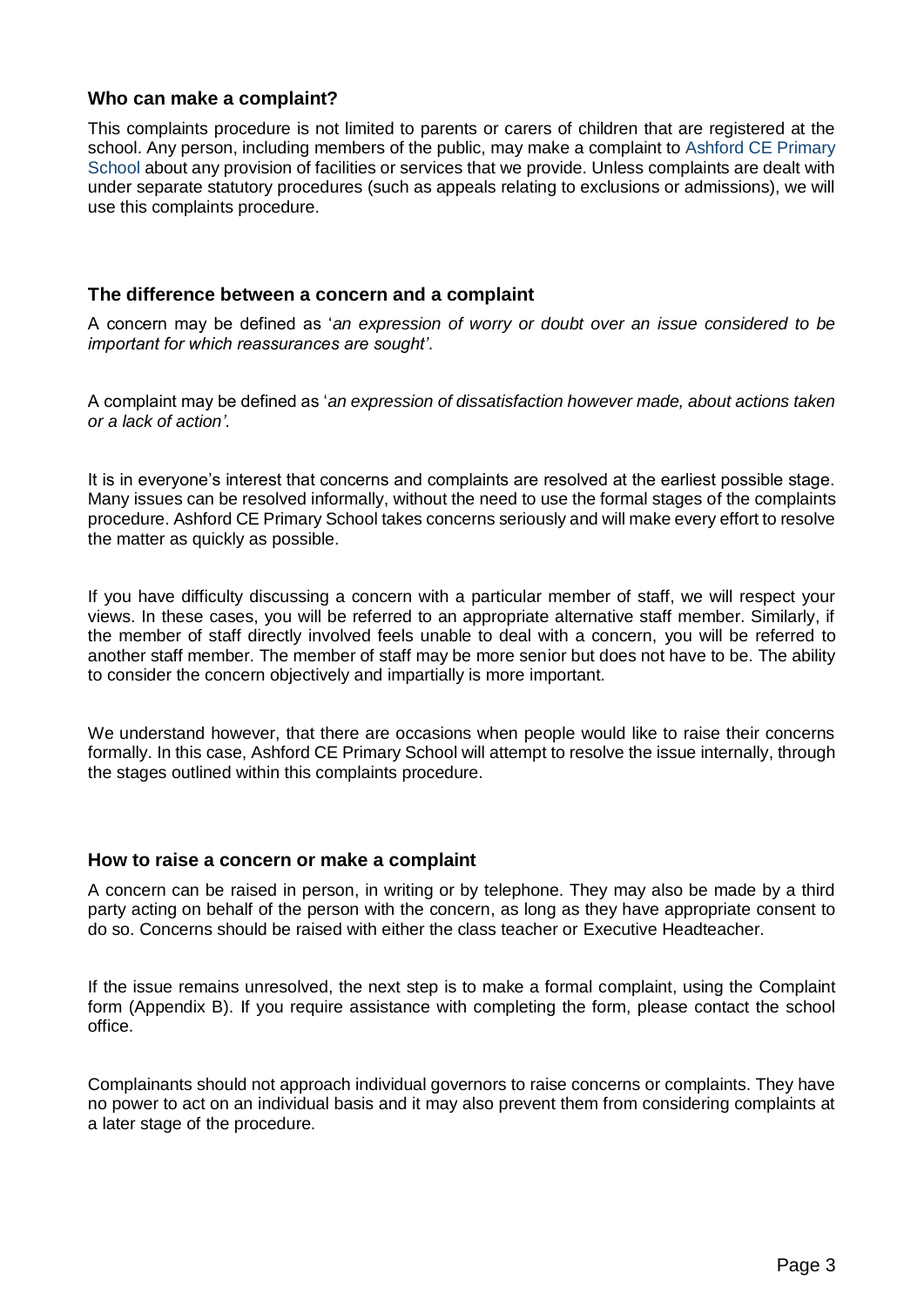A template complaint form is included at the end of this procedure, for use at any stage of the procedure as required. If you require help in completing the form, please contact the school office. You can also ask a third-party organisation such as the Citizens Advice to help you.

In accordance with equality law, we will consider making reasonable adjustments if required, to enable complainants to access and complete this complaints procedure. For instance, providing information in alternative formats, assisting complainants in raising a formal complaint or holding meetings in accessible locations.

#### <span id="page-3-0"></span>**Anonymous complaints**

We will not normally investigate anonymous complaints. However, the Executive Headteacher or Chair of Governors, if appropriate, will determine whether the complaint warrants an investigation.

#### <span id="page-3-1"></span>**Timescale for making a complaint**

You must raise the complaint within three months of the incident or, where a series of associated incidents have occurred, within three months of the last of these incidents. We will consider complaints made outside of this time frame only if exceptional circumstances apply.

#### <span id="page-3-2"></span>**Complaints received outside of term time**

We will consider complaints made outside of term time to have been received on the first school day after the holiday period.

#### <span id="page-3-3"></span>**Audio or video evidence**

Complainants should make sure they obtain informed consent from all parties present before recording conversations or meetings. In line with DfE guidance, we do not normally accept electronic recordings as evidence when we are asked to consider a complaint. Unless exceptional circumstances apply, we will not accept, as evidence, recordings of conversations that were obtained covertly and without informed consent of all parties being recorded.

#### <span id="page-3-4"></span>**Deviation from the procedure**

There may be occasions when it's necessary or reasonable to deviate from the published complaints procedure. In these cases, the complainant will be kept informed and reasons for the deviation given.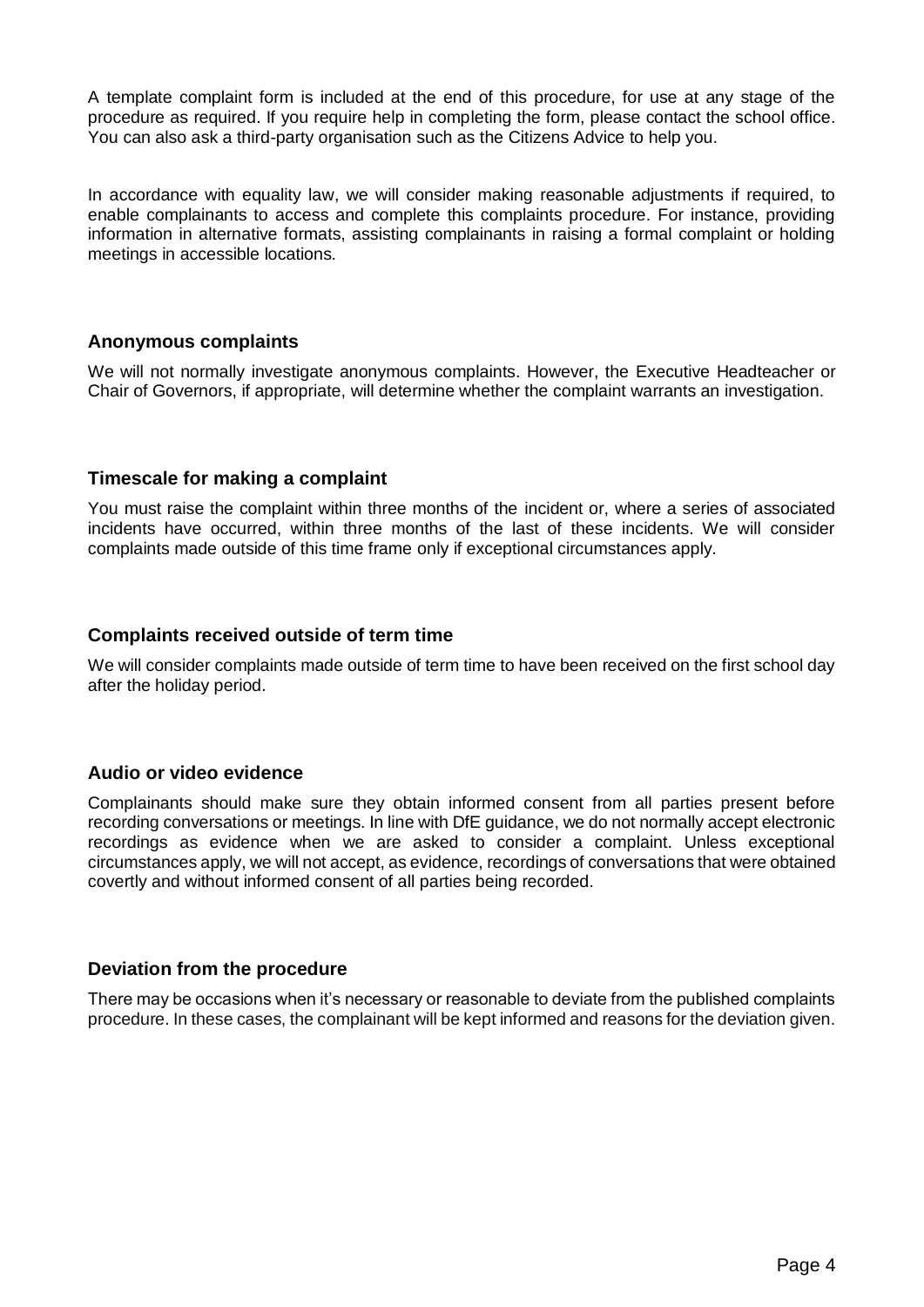#### <span id="page-4-0"></span>**Scope of this complaints procedure**

This procedure covers all complaints about any provision of community facilities or services by Ashford CE Primary School, other than complaints that are dealt with under other statutory procedures, including those listed below.

|   | <b>Exceptions</b>                                                                                                            | Who to contact                                                                                                                                                                                                                                                                                                                                                                                                                                                                                                                                                                                                                                                          |
|---|------------------------------------------------------------------------------------------------------------------------------|-------------------------------------------------------------------------------------------------------------------------------------------------------------------------------------------------------------------------------------------------------------------------------------------------------------------------------------------------------------------------------------------------------------------------------------------------------------------------------------------------------------------------------------------------------------------------------------------------------------------------------------------------------------------------|
| ٠ | Admissions to schools<br>Statutory assessments of<br><b>Special Educational Needs</b><br>School re-organisation<br>proposals | Concerns about admissions, statutory assessments of<br>Special Educational Needs, or school re-organisation<br>proposals should be raised with the relevant local authority                                                                                                                                                                                                                                                                                                                                                                                                                                                                                             |
|   | Matters likely to require a Child<br>Protection Investigation                                                                | Complaints about child protection matters are handled under<br>our child protection and safeguarding policy and in<br>accordance with relevant statutory guidance.<br>If you have serious concerns, you may wish to contact the<br>Local Authority Designated Officer (LADO) who has local<br>responsibility for safeguarding or the Surrey Children's Single<br>Point of Access (C-SPA) on 0300 470 9100.                                                                                                                                                                                                                                                              |
|   | Exclusion of children from<br>school*                                                                                        | Further information about raising concerns about exclusion<br>can be found at: www.gov.uk/school-discipline-<br>exclusions/exclusions.<br>*complaints about the application of the behaviour policy can<br>be made through the school's complaints procedure. <link to<br=""/> school behaviour policy>.                                                                                                                                                                                                                                                                                                                                                                |
|   | Whistleblowing                                                                                                               | We have an internal whistleblowing procedure for all our<br>employees, including temporary staff and contractors.<br>The Secretary of State for Education is the prescribed person<br>for matters relating to education for whistle-blowers in<br>education who do not want to raise matters direct with their<br>employer. Referrals can be made at:<br>www.education.gov.uk/contactus.<br>Volunteer staff who have concerns about our school should<br>complain through the school's complaints procedure. You<br>may also be able to complain direct to the LA or the<br>Department for Education (see link above), depending on the<br>substance of your complaint. |
|   | Staff grievances                                                                                                             | Complaints from staff will be dealt with under the school's<br>internal grievance procedures.                                                                                                                                                                                                                                                                                                                                                                                                                                                                                                                                                                           |
|   | Staff conduct                                                                                                                | Complaints about staff will be dealt with under the school's<br>internal disciplinary procedures, if appropriate.<br>Complainants will not be informed of any disciplinary action<br>taken against a staff member as a result of a complaint.<br>However, the complainant will be notified that the matter is<br>being addressed.                                                                                                                                                                                                                                                                                                                                       |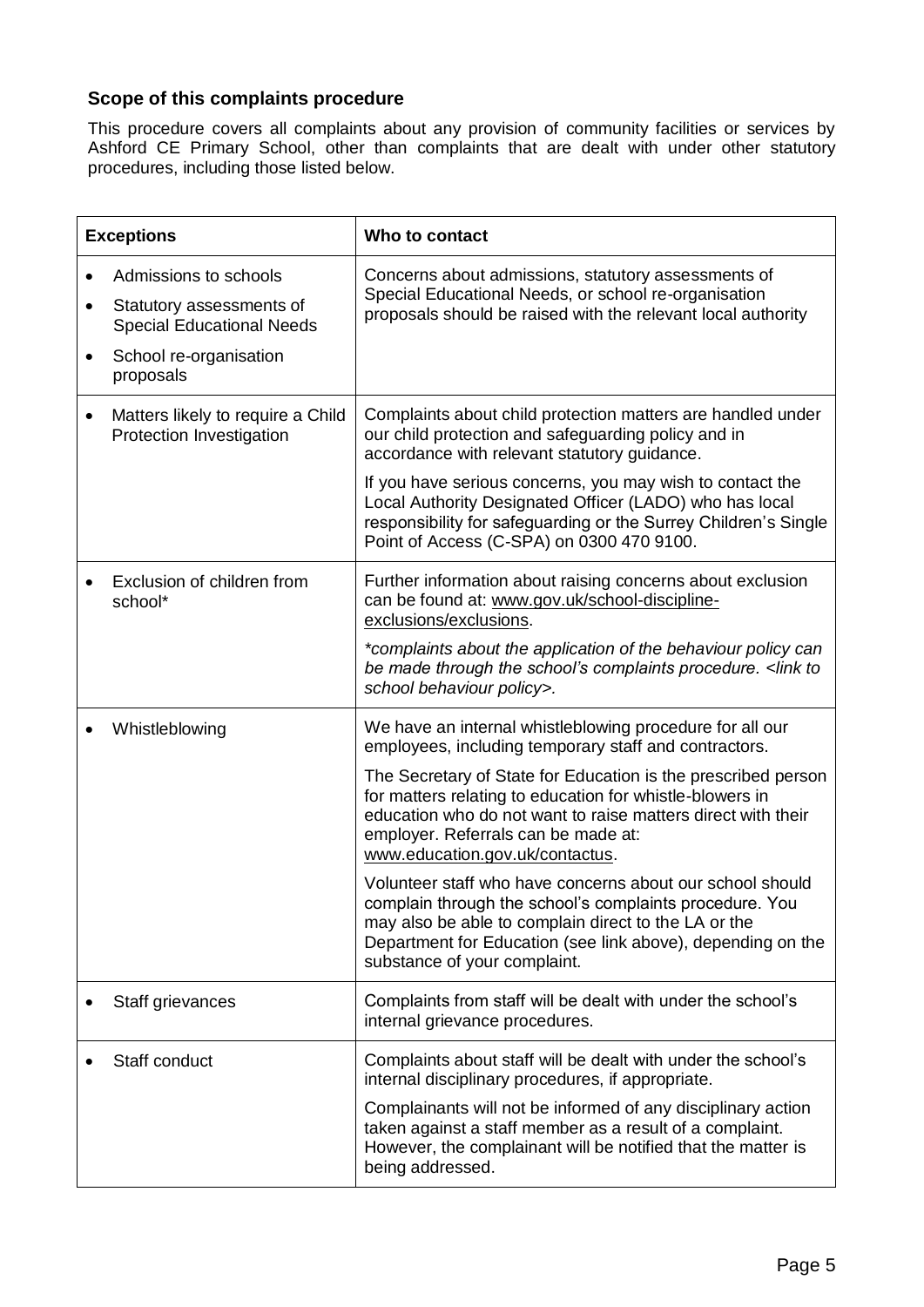| Complaints about services<br>provided by other providers<br>who may use school premises<br>or facilities | Providers should have their own complaints procedure to<br>deal with complaints about service. Please contact them<br>direct. |
|----------------------------------------------------------------------------------------------------------|-------------------------------------------------------------------------------------------------------------------------------|
| National Curriculum - content                                                                            | Please contact the Department for Education at:<br>www.education.gov.uk/contactus                                             |

If other bodies are investigating aspects of the complaint, for example the police, local authority (LA) safeguarding teams or Tribunals, this may impact on our ability to adhere to the timescales within this procedure or result in the procedure being suspended until those public bodies have completed their investigations. If this happens, we will inform you of a proposed new timescale.

If a complainant commences legal action against Ashford CE Primary School in relation to their complaint, we will consider whether to suspend the complaints procedure until those legal proceedings have concluded.

#### <span id="page-5-0"></span>**Resolving complaints**

At each stage in the procedure, Ashford CE Primary School wants to resolve the complaint. If appropriate, we will acknowledge that the complaint is upheld in whole or in part. In addition, we may offer one or more of the following:

- an explanation
- an admission that the situation could have been handled differently or better
- an assurance that we will try to ensure the event complained about will not recur
- an explanation of the steps that have been or will be taken to help ensure that it will not happen again and an indication of the timescales within which any changes will be made
- an undertaking to review school policies in light of the complaint
- an apology.

In addition, mediation can provide a helpful mechanism for discussion when a complaint is raised and can help to rebuild the relationship between parties once all of the investigative stages of the complaints procedure have been complete.

#### <span id="page-5-1"></span>**Withdrawal of a complaint**

If a complainant wants to withdraw their complaint, we will ask them to confirm this in writing.

#### <span id="page-5-2"></span>**Concerns and informal complaints**

It is to be hoped that most concerns can be expressed and resolved on an informal basis, within 10 school working days.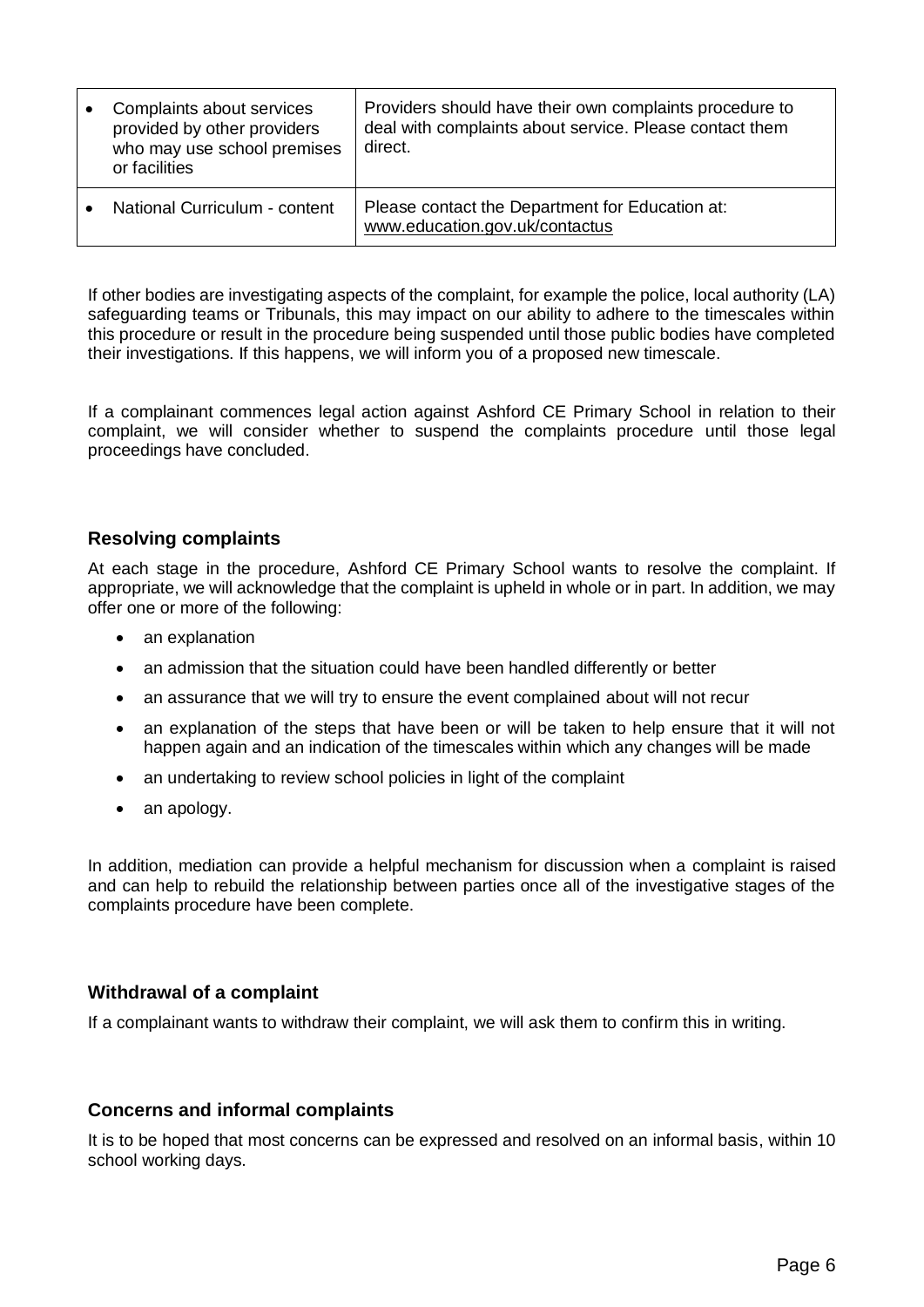Concerns should be raised with either the class teacher, Key Stage leader, Assistant, Deputy, Head of School or Executive Headteacher. Complainants should not approach individual governors to raise concerns or complaints. They have no power to act on an individual basis and it may also prevent them from considering complaints at a later stage of the procedure.

If the issue remains unresolved, the next step is to make a formal complaint.

#### <span id="page-6-0"></span>**Formal complaints**

#### <span id="page-6-1"></span>**Summary of timeline for formal complaints**



#### **Stage 1 Executive Headteacher/SLT Investigation**

- Acknowledgement of receipt of complaint to be sent within 3 days of receipt of the complaint.
- Complaint to be investigated and written response to be received by complainant within 15 days of receipt of the formal complaint.

#### **Stage 2 Governor Investigation**

- If the complainant believes that their complaint has not been fully addressed at stage 1, they may request to move to stage 2. This request must be made within 10 days of the receipt of the outcome letter at stage 1.
- Acknowledgement of receipt of complaint to be sent within 3 days of receipt of the complaint.
- Complaint to be investigated and written response to be received by complainant within 15 days of receipt of the stage 2 formal complaint.

#### **Stage 3 Governor Panel Hearing**

 If the complainant believes that their complaint has not been fully addressed at stage 2, they may request to move to stage 3. This request must be made within 10 days of the receipt of the outcome letter at stage 2.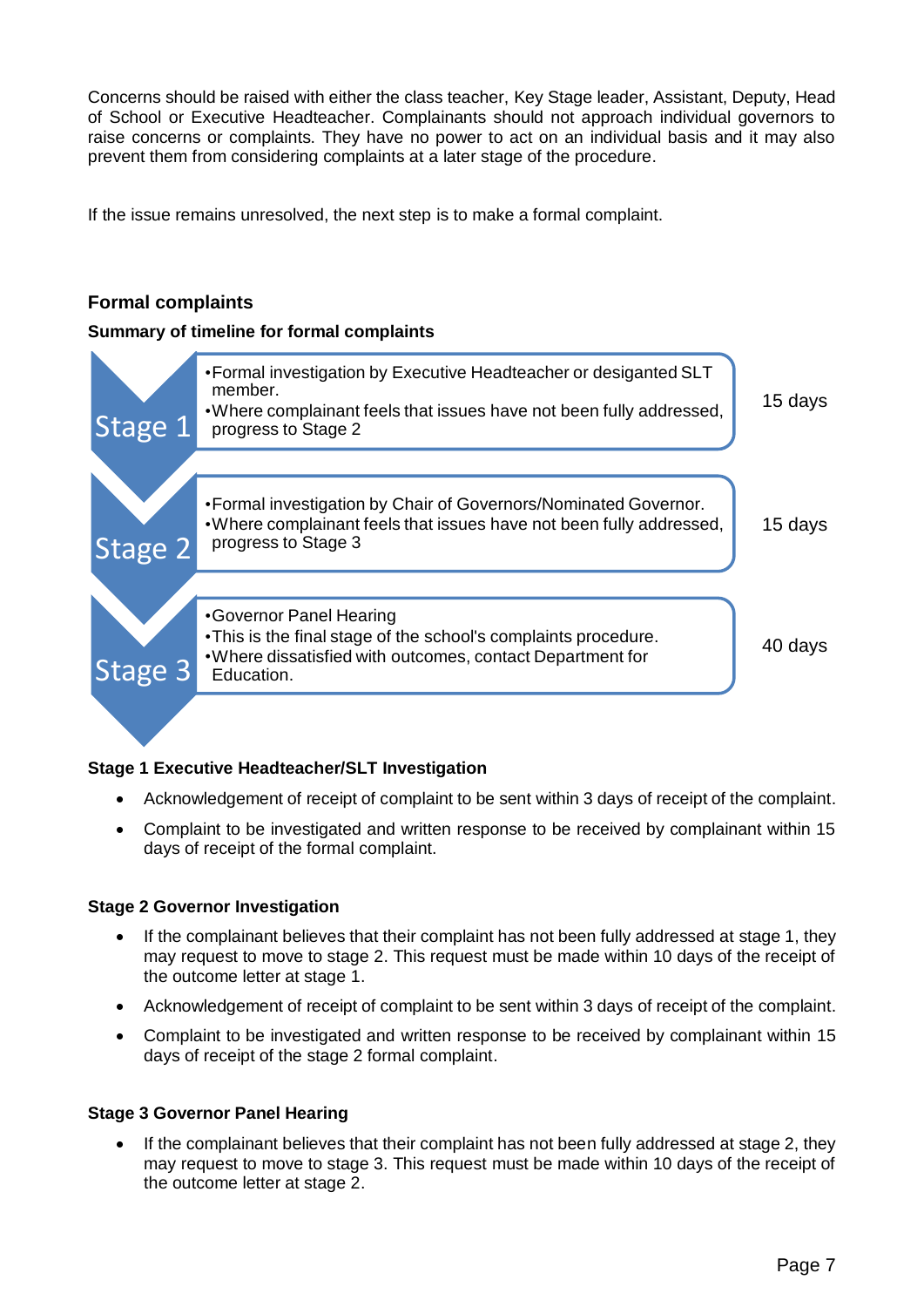- Acknowledgement of receipt of request to escalate complaint to stage 3 to be sent within 5 days.
- Hearing to be held within 30 days of receipt of request to go to stage 3.
- Paperwork for Stage 3 hearing to be received from all parties at least 10 days before the hearing.
- Paperwork for Stage 3 hearing to be sent to all parties at least 5 days before the hearing.
- Outcome letter from panel to be received by complainant within 10 days of the hearing.

#### **Note: In all cases, timescales refer to school days so exclude weekends, school holidays and INSET days**.

#### <span id="page-7-0"></span>**Stage 1 – Executive Headteacher investigation**

Formal complaints must be made to the Executive Headteacher (unless they are about the Executive Headteacher), using the Complaint form (see Appendix A for the contact details of the Executive Headteacher, and Appendix B for a copy of the form). The form is useful as it ensures that relevant information is communicated at the outset.

The Executive Headteacher will record the date the complaint is received and will acknowledge receipt of the complaint in writing (either by letter or email) within **3 school days**.

Within this response, the Executive Headteacher will seek to clarify the nature of the complaint, ask what remains unresolved and what outcome the complainant would like to see. The Executive Headteacher can consider whether a face to face meeting is the most appropriate way of doing this.

#### *Note: The Executive Headteacher may delegate the investigation to another member of the school's senior leadership team but not the decision to be taken.*

During the investigation, the Executive Headteacher (or investigator) will:

- if necessary, interview those involved in the matter and/or those complained of, allowing them to be accompanied if they wish
- keep a written record of any meetings/interviews in relation to their investigation.

At the conclusion of their investigation, the Executive Headteacher will provide a formal written response within **15 school days** of the date of receipt of the complaint.

If the Executive Headteacher is unable to meet this deadline, they will provide the complainant with an update and revised response date.

The response will detail any actions taken to investigate the complaint and provide a full explanation of the decision made and the reason(s) for it. Where appropriate, it will include details of actions Ashford CE Primary School will take to resolve the complaint.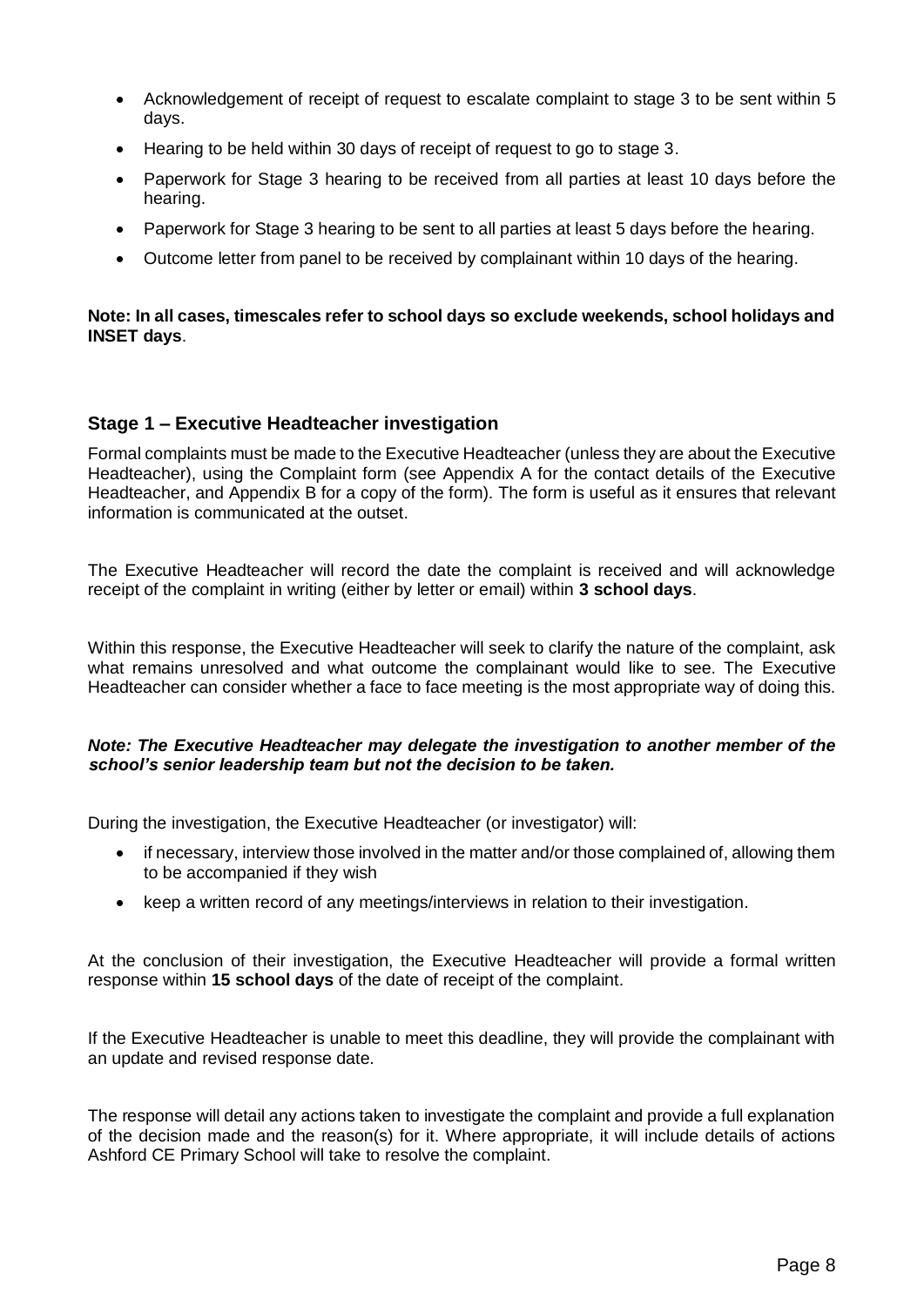The Executive Headteacher will advise the complainant of how to escalate their complaint if they believe it has not been fully addressed at this stage.

If the complaint is about the Executive Headteacher, or a member of the governing body (including the Chair or Vice-Chairs), a suitably skilled governor will be appointed to complete all the actions at Stage 2.

Complaints about the Executive Headteacher or member of the governing body must be made to the Clerk, via the school office.

If the complaint is:

- jointly about the Chair and Vice Chairs or
- the entire governing body or
- the majority of the governing body

The complaint will move to Stage 2 and will be considered by an independent investigator appointed by the governing body. At the conclusion of their investigation, the independent investigator will provide a formal written response to the complainant with a copy to the Executive Headteacher and governing body.

#### <span id="page-8-0"></span>**Stage 2 – Governor Investigation**

If the complainant believes that their complaint has not been fully addressed at Stage 1, they may request a Governor investigation. This should be done in writing (preferably on the Complaint Form (see Appendix A for the contact details of the Chair of Governors, and Appendix B for a copy of the form).

The Chair of Governors may choose to delegate the investigation of the complaint to a Nominated Governor who may, at the sole discretion of the Chair of Governors, be independent of the school. The investigating governor will have had no prior involvement in the complaint.

Receipt of the complaint form will be acknowledged. In most cases the complainant will be invited to meet with the Chair of Governors/ Nominated Governor at the outset of the process. The aim of this meeting is to enable the Chair of Governors/ Nominated Governor to understand the scope of the complaint and desired outcomes prior to commencing their investigation.

The Chair of Governors/Nominated Governor will consider all relevant evidence; this may include but is not limited to:

- evidence and outcome from Stage 1 investigation if applicable
- a statement from the complainant
- where relevant a meeting with/statement from an individual who is the subject of the complaint
- any previous correspondence regarding the complaint
- any supporting documents from all parties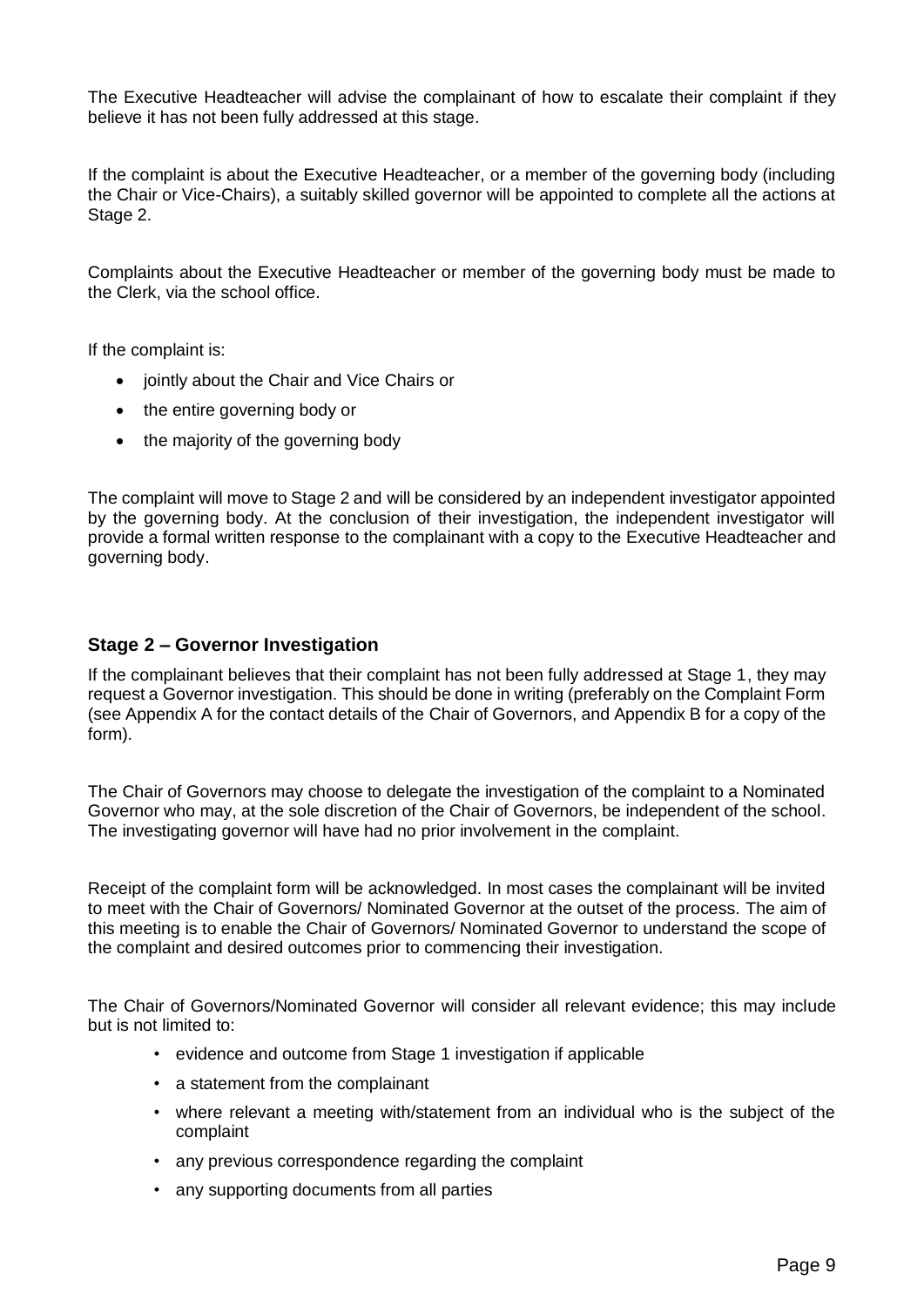- interviews with /statements from anyone related to the complaint
- relevant policies and whether they were followed

After considering the available evidence, the Chair of Governors/Nominated Governor may:

- uphold the complaint and direct that certain action be taken to resolve it
- not uphold the complaint and provide the complainant with details of the Stage 3 complaint review process
- uphold the complaint in part: in other words, the Chair of Governors/Nominated Governor may find one aspect of the complaint to be valid, but not another aspect. They may recommend certain action to be taken to resolve any aspect that they find in favour of the complainant.

The Chair of Governors/Nominated Governor should inform the complainant of their decision in writing within **15 school days of receipt of the complaint**. They should explain clearly why they have come to the decision that they made. They should detail any agreed actions as a result of the complaint. Finally, they should provide the complainant with details of how to progress the complaint to Stage 3 if they believe that their complaint has not been fully addressed, providing them with the contact details of the Clerk to the Governing Body (Appendix A). Should the complaint not be resolved mediation should be considered. This can be arranged through the Area Schools Support Service and will be impartial and objective.

#### <span id="page-9-0"></span>**Stage 3 – Panel Hearing**

If the complainant does not believe that their complaint has been fully addressed at Stage 2 and wishes to take the matter further, they can escalate the complaint to Stage 3. This consists of a Panel hearing with at least three governors who were not directly involved in the matters detailed in the complaint or in any previous investigation, with consideration being given to one of whom being an independent governor. Complainants can request an independent complaints committee if they believe there is likely to be bias in the [proceedings.](https://www.gov.uk/government/publications/school-complaints-procedures/best-practice-advice-for-school-complaints-procedures-2019#bias-in-the-proceedings) They should provide evidence of bias in support of their request, as it is the panel's decision whether to agree to it. If the appearance of bias is sufficient to taint the decision reached, then it is recommended that the panel grants such requests.

This is the final stage of the school's complaints procedure.

#### **Timeline**

A request to escalate to Stage 3 must be made to the Clerk, via the school office, within **10 school days** of receipt of the Stage 2 response. Requests received outside of this time frame will only be considered if exceptional circumstances apply and are explained to the Clerk at the same time that the request for a Stage 3 hearing is made.

The Clerk will record the date the complaint is received and acknowledge receipt of the complaint in writing (either by letter or email) within **5 school days**.

The Clerk will write to the complainant to inform them of the date of the meeting. They will aim to convene a meeting within **30 school days** of receipt of the Stage 3 request. If this is not possible, the Clerk will provide an anticipated date and keep the complainant informed. If the complainant rejects the offer of three proposed dates, without good reason, the Clerk will decide when to hold the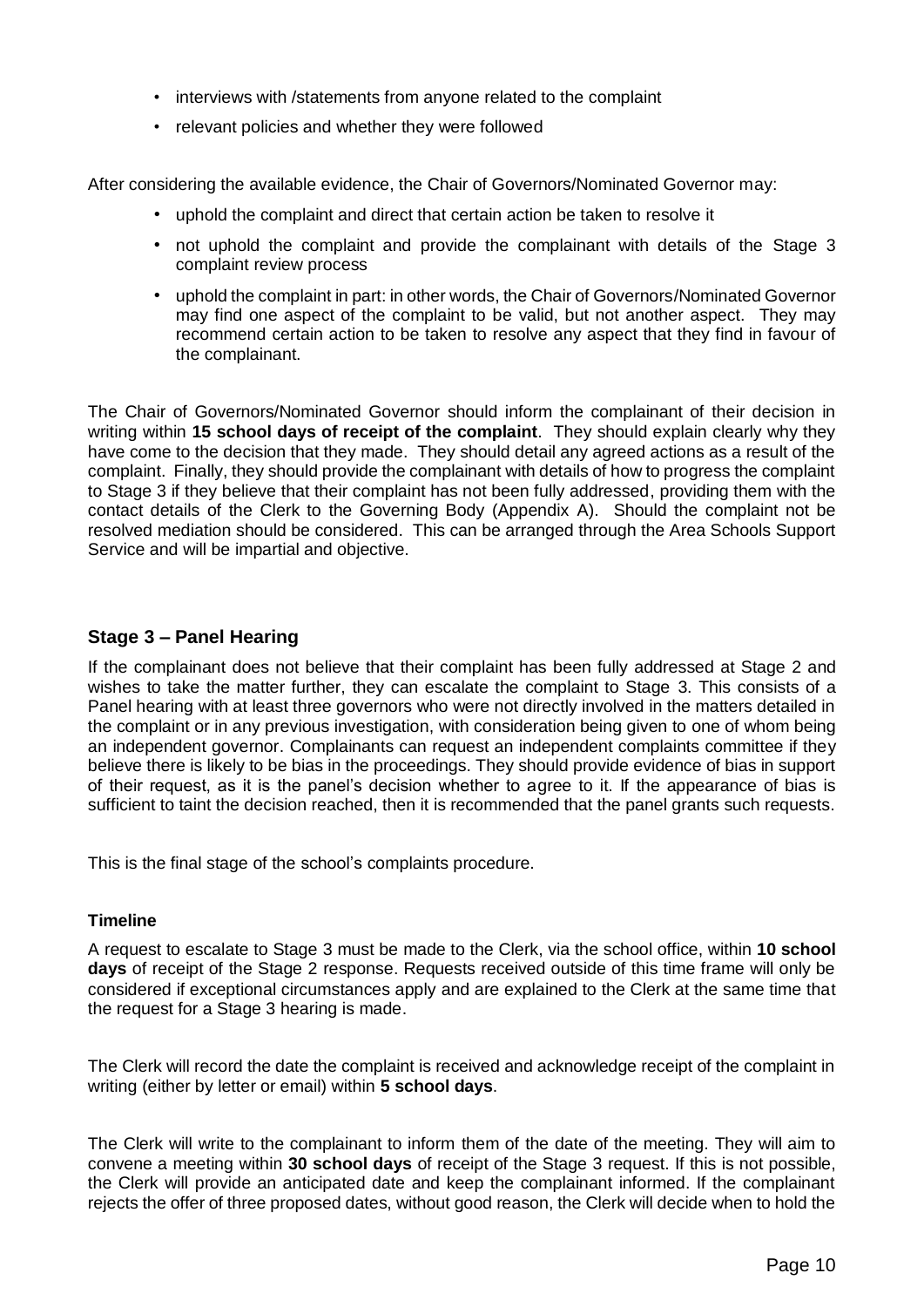meeting. In this case the Panel will meet, with the Clerk and Area Schools Officer in attendance, and consider the complaint on the basis of written submissions from both parties, with neither party being present.

At least **15 school days** before the meeting, the Clerk will:

- confirm and notify both parties of the date, time and venue of the meeting, ensuring that, if the complainant is invited, the dates are convenient to all parties and that the venue and proceedings are accessible and
- inform both parties that copies of any further evidence should be submitted to the clerk at least **10 school days** before the meeting. Any evidence submitted after this, including on the day of the hearing, will only be considered in exceptional circumstances with the agreement of the panel, whose decision is final.

Any written material will be collated and circulated by the clerk to all parties so that it is received at least **5 school days** before the date of the meeting. The Panel will not normally accept, as evidence, recordings of conversations that were obtained covertly and without the informed consent of all parties being recorded.

#### **Attendees at the meeting**

The Clerk will invite the following parties:

- a panel of three governors, one or more of whom may be independent of the school
- the complainant
- the Executive Headteacher
- investigating member of SLT (if appropriate)
- the investigating governor who dealt with the complaint at Stage 2
- relevant witnesses
- Area Schools Support Service representative (procedural advice).

The complainant may ask to be accompanied to the meeting by a supportive companion, interpreter or advocate. It is not advisable for this person to be a member of the school community, for reasons of confidentiality and to avoid conflict of interest. The complainant must advise the Clerk to the Complaint Review Panel of the name and role of this additional person prior to the hearing, and the Clerk will seek agreement from the chair of the Panel. If the additional person is attending as an advocate, they will be presenting the complainant's case and speaking on their behalf, and therefore the complainant will not be able to address the Panel directly. If the additional person is attending as a supportive companion they will not be able to address the Panel directly.

As this is not a legal process, neither party may bring legal representation with them except in exceptional circumstances, by prior agreement of the Panel.

If the attendance of any pupils is required at the hearing, parental permission will be sought if the pupil is under the age of 18. Extra care will be taken to consider the vulnerability of children where they are present at a complaints hearing. The Panel should respect the views of the child/young person and give them equal consideration to those of adults. If the child/young person is the complainant, the Panel should ask in advance if any support is needed to help them present their complaint. Where the child/young person's parent is the complainant, the Panel should give the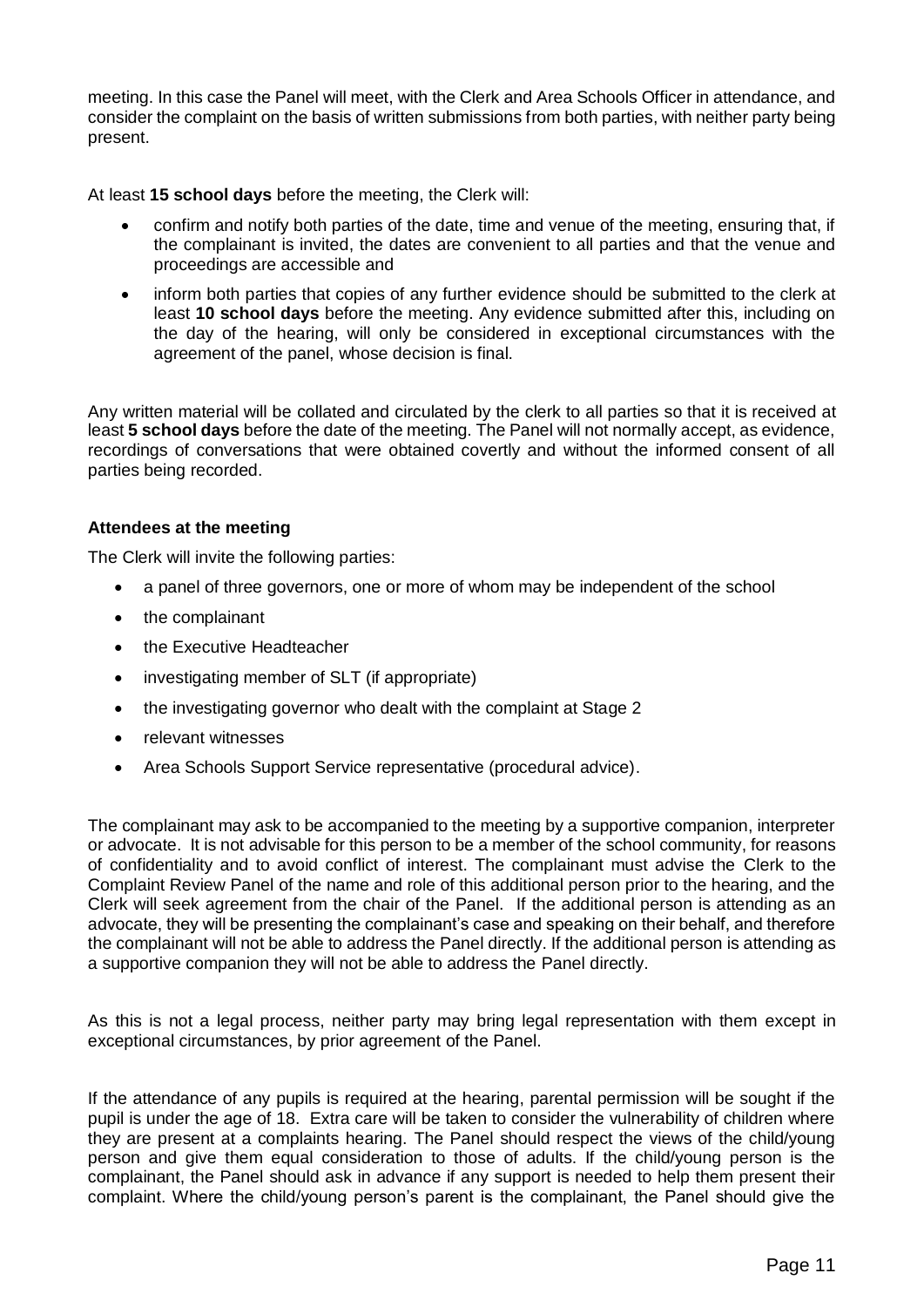parent the opportunity to say which parts of the meeting, if any, the child/young person needs to attend. However, the parent should be advised that agreement might not always be possible if the parent wishes the child/young person to attend a part of the meeting that the Panel considers is not in the child/young person's best interests. The welfare of the child/young person is paramount.

Representatives from the media are not permitted to attend.

#### **Conduct of the meeting**

The aim of the meeting should be to resolve the complaint and achieve reconciliation between the school and the complainant. We recognise that the complainant might not be satisfied with the outcome if the meeting does not find in their favour. It may only be possible to establish the facts and make recommendations. Financial compensation is not a possible outcome of the process.

The panel hearing will consider the complaint as was submitted at stage 1 and 2. Any new issues will need to be dealt with by a separate complaint procedure.

The Panel will not only consider the handling of the complaint at the previous stages, but will also consider those aspects of the original complaint which the complainant believes have not been fully addressed.

The meeting will be held in private and is confidential. Electronic recordings of meetings or conversations are not normally permitted unless a complainant's own disability or additional needs require it. Prior knowledge and consent of all parties attending must be sought before meetings or conversations are recorded. Consent will be recorded in any minutes taken.

The format of the meeting is that the complainant is given a set amount of time to make their case. The Panel and the school may then ask the complainant questions for clarification. The school then has the same amount of time to make their case. The Panel and complainant then have the opportunity to seek clarification from the school. Both parties then leave the meeting and the Panel will deliberate.

The Panel will consider the complaint and all the evidence presented, and will come to their decisions on the balance of probabilities. The Panel can:

- uphold the complaint in whole or in part
- dismiss the complaint in whole or in part.
- determine that all or part of the complaint is out of their scope to consider

If the complaint is upheld in whole or in part, the Panel will:

- decide on the appropriate action to be taken to resolve the complaint
- where appropriate, recommend changes to the school's systems or procedures to prevent similar issues in the future.

The Chair of the Panel will provide the complainant and Ashford CE Primary School with a full explanation of their decision and the reason(s) for it, in writing, and a copy of the minutes of the Panel hearing, within **10 school days**.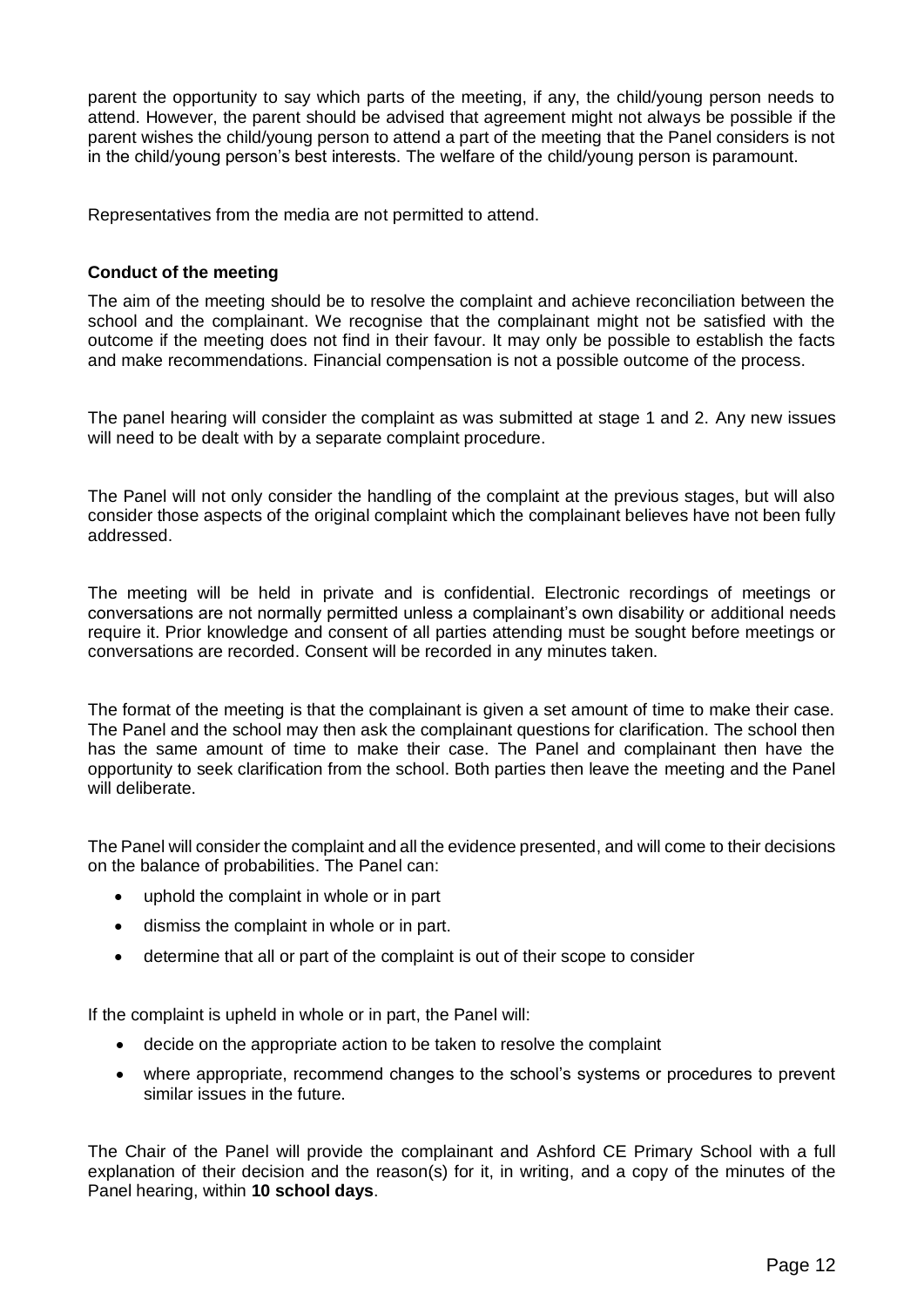The letter to the complainant will include details of how to contact the Department for Education if they believe that their complaint has been handled unreasonably or unlawfully by Ashford CE Primary School.

The response will detail any actions taken to investigate the complaint and provide a full explanation of the decision made and the reason(s) for it. Where appropriate, it will include details of actions Ashford CE Primary School will take to resolve the complaint.

The Panel will ensure that those findings and recommendations are sent by post, electronic mail or otherwise given to the complainant and, where relevant, the person complained about, with a copy to the Executive Headteacher.

The complaint investigator/the Chair of the Complaint Review Panel will ensure that a copy of all relevant information relating to the complaint is kept at the school in a secure, confidential\* file, separate from staff and pupil records. This information should be retained for six years from the date of the complaint, in line with guidance from the Information and Records Management Society (*[www.irms.org.uk](http://www.irms.org.uk/)*) and in accordance with the principles of the Data Protection Act (DPA) 2018 and the General Data Protection Regulations (GDPR). The complainant should be informed that this will be done.

\* Please note that the Secretary of State or a body conducting an inspection under s 109 of the Education and Skills Act 2008 may request access to complaints documentation.

#### <span id="page-12-0"></span>**Complaints about governors**

If the complaint is:

- jointly about the Chair and Vice Chairs or
- the entire governing body or
- the majority of the governing body

Stage 3 will be heard by a committee of governors who are independent of the school.

#### <span id="page-12-1"></span>**Next Steps**

If the complainant believes the school did not handle their complaint in accordance with the published complaints procedure or they acted unlawfully or unreasonably in the exercise of their duties under education law, they can contact the Department for Education after they have completed Stage 3.

The Department for Education will not normally reinvestigate the substance of complaints or overturn any decisions made by As. They will consider whether <School Name> has adhered to education legislation and any statutory policies connected with the complaint.

The complainant can refer their complaint to the Department for Education online at:

[www.education.gov.uk/contactus,](http://www.education.gov.uk/contactus) by telephone on 0370 000 2288 or by writing to:

#### Department for Education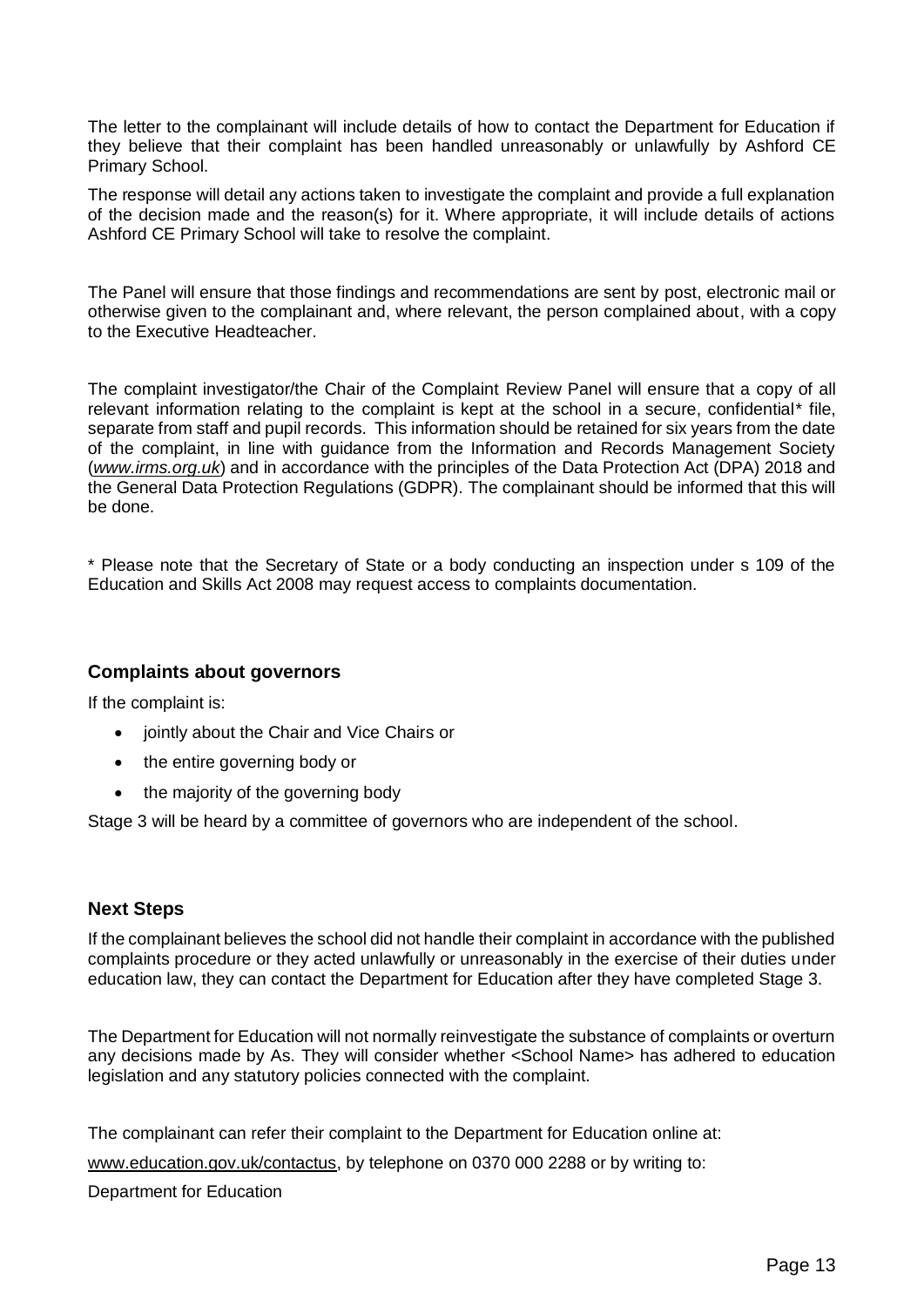Piccadilly Gate Store Street **Manchester** M1 2WD.

#### <span id="page-13-0"></span>**Roles and Responsibilities**

#### **Complainant**

The complainant will receive a more effective response to the complaint if they:

- explain the complaint in full as early as possible
- co-operate with the school in seeking a resolution to the complaint
- respond promptly to requests for information or meetings or in agreeing the details of the complaint
- ask for assistance as needed
- treat all those involved in the complaint with respect
- refrain from publicising the details of their complaint on social media and respect confidentiality.

#### **Investigator**

The investigator's role is to provide a comprehensive, open, transparent and fair consideration of the complaint through:

- sensitive and thorough discussion with the complainant to establish their perspective and desired outcomes
- interviewing staff and other people relevant to the complaint
- consideration of records and other relevant information
- analysing information
- liaising with the complainant and the Clerk as appropriate to clarify what the complainant feels would put things right.

#### **Clerk to the Stage 3 Panel Hearing**

The Clerk is the contact point for the complainant and the Panel and should:

- ensure that all people involved in the complaint procedure are aware of their legal rights and duties, including any under legislation relating to school complaints, education law, the Equality Act 2010, the Freedom of Information Act 2000, the Data Protection Act (DPA) 2018 and the General Data Protection Regulations (GDPR)
- set the date, time and venue of the meeting, ensuring that the dates are convenient to all parties (if they are invited to attend) and that the venue and proceedings are accessible
- collate any written material relevant to the complaint and send it to the parties in advance of the meeting within an agreed timescale
- record the proceedings
- circulate the minutes of the Panel hearing
- notify all parties of the Panel's decision.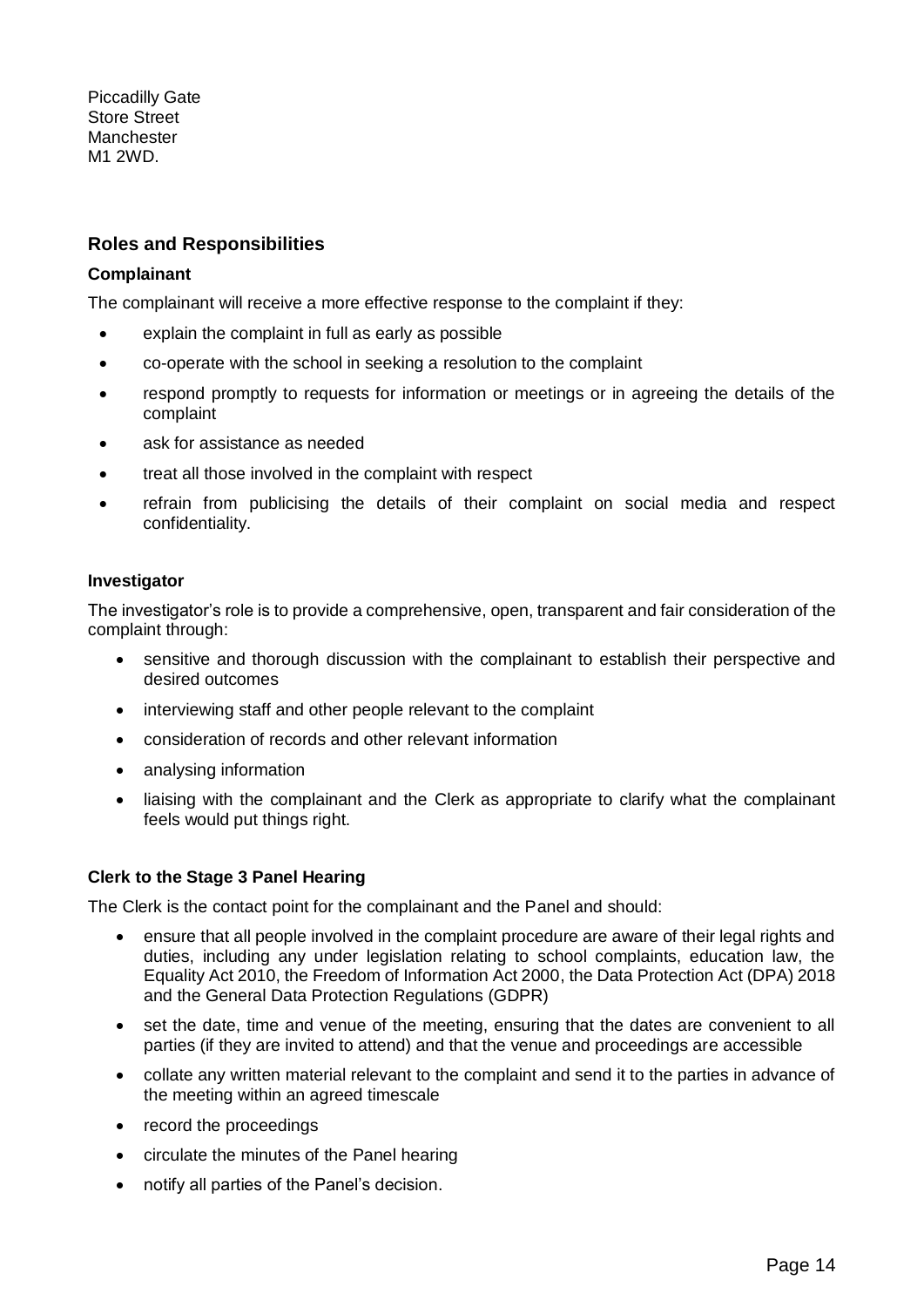#### **Panel Chair**

The Panel's chair, who is nominated in advance of the complaint meeting, will ensure that the meeting is conducted in line with the complaints procedure and best practice principles.

#### **Panel Members**

Panel members should be aware that:

- The meeting must be independent and impartial, and should be seen to be so
- No governor may sit on the Panel if they have had a prior involvement in the complaint or in the circumstances surrounding it
- They should read all documentation and understand the aims and purpose of the meeting.

#### <span id="page-14-0"></span>**Procedure for managing serial and unreasonable complaints**

Ashford CE Primary School is committed to dealing with all complaints fairly and impartially, and to providing a high-quality service to those who complain. We will not normally limit the contact complainants have with our school. However, we do not expect our staff to tolerate unacceptable behaviour and will take action to protect staff from that behaviour, including that which is abusive, offensive or threatening.

Ashford CE Primary School defines unreasonable behaviour as that which hinders our consideration of complaints because of the frequency or nature of the complainant's contact with the school, such as, if the complainant:

- refuses to articulate their complaint or specify the grounds of a complaint or the outcomes sought by raising the complaint, despite offers of assistance
- refuses to co-operate with the complaints investigation process
- refuses to accept that certain issues are not within the scope of the complaints procedure
- insists on the complaint being dealt with in ways which are incompatible with the complaints procedure or with good practice
- introduces trivial or irrelevant information which they expect to be taken into account and commented on
- raises large numbers of detailed but unimportant questions, and insists they are fully answered, often immediately and to their own timescales
- makes unjustified complaints about staff who are trying to deal with the issues, and seeks to have them replaced
- changes the basis of the complaint as the investigation proceeds
- repeatedly makes the same complaint (despite previous investigations or responses concluding that the complaint is groundless or has been addressed)
- refuses to accept the findings of the investigation into that complaint where the school's complaint procedure has been fully and properly implemented and completed including referral to the Department for Education
- seeks an unrealistic outcome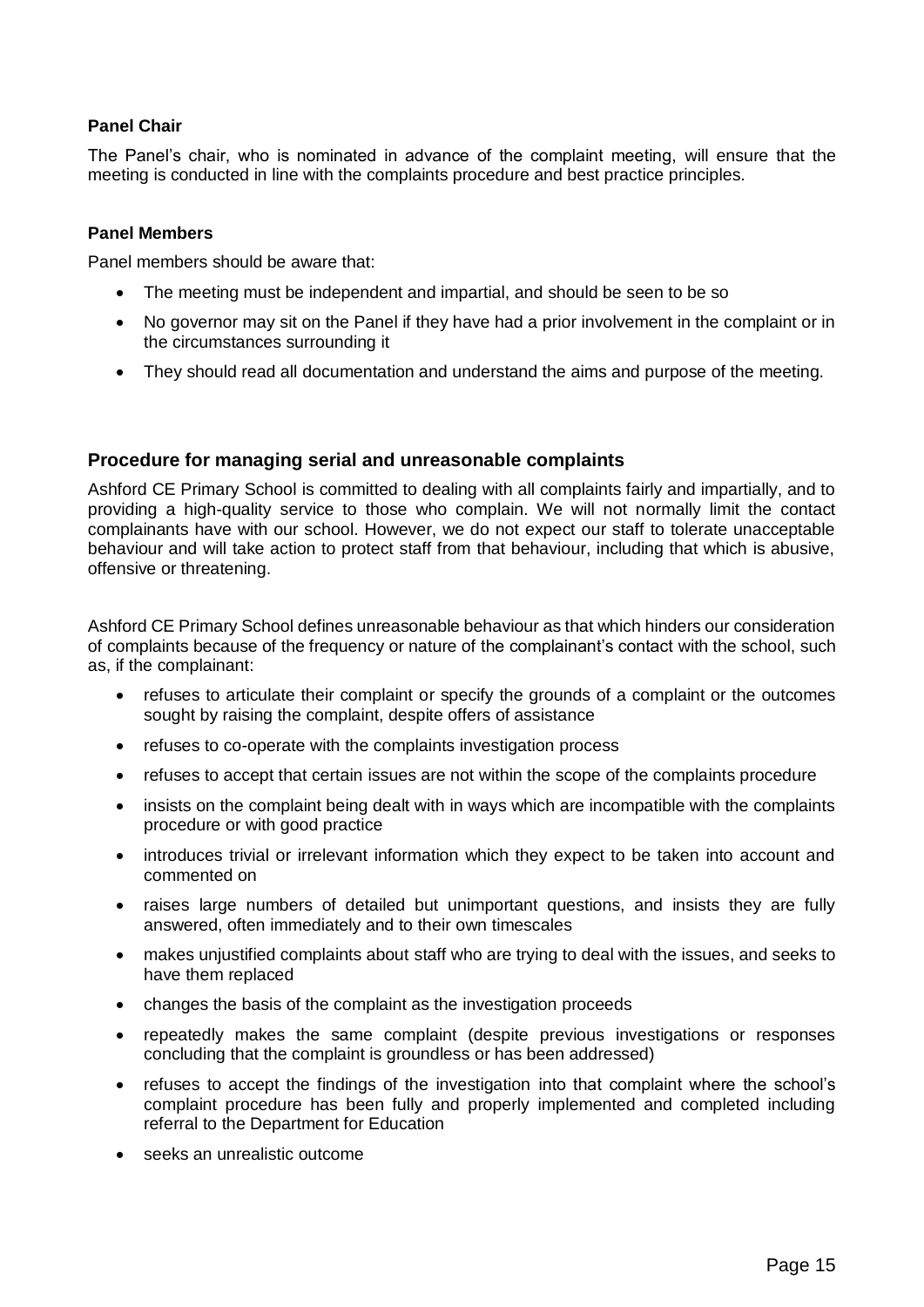- makes excessive demands on school time by frequent, lengthy and complicated contact with staff regarding the complaint in person, in writing, by email and by telephone while the complaint is being dealt with
- uses threats to intimidate
- uses abusive, offensive or discriminatory language or violence
- knowingly provides falsified information
- publishes unacceptable information on social media or other public forums.

Complainants should try to limit their communication with the school that relates to their complaint, while the complaint is being progressed. It is not helpful if repeated correspondence is sent (either by letter, phone, email or text), as it could delay the outcome being reached.

Whenever possible, the Executive Headteacher or Chair of Governors will discuss any concerns with the complainant informally before determining that they may be acting "unreasonably".

If the behaviour continues, the Executive Headteacher will write to the complainant explaining that their behaviour is unreasonable and ask them to change it. For complainants who excessively contact Ashford CE Primary School causing a significant level of disruption, we may specify methods of communication and limit the number of contacts in a communication plan. This will be reviewed after six months.

In response to any serious incident of aggression or violence, we will immediately inform the police and communicate our actions in writing. This may include barring an individual from Ashford CE Primary School.

#### <span id="page-15-0"></span>**Procedure for managing complaint campaigns**

In the rare event that the school receives a large volume of complaints all based on the same subject, from complainants unconnected with the school, we will either send a template response to all complainants or publish a single response on the school's website.

#### <span id="page-15-1"></span>**Area Schools Support Service**

The role of the Area Schools Support Service is to provide impartial advice and guidance to school staff, governors and complainants at all stages of the complaints process.\*

| <b>North East Surrey</b>               | <b>North West Surrey</b>           |
|----------------------------------------|------------------------------------|
| (Elmbridge, Epsom & Ewell, Spelthorne) | (Runnymede, Surrey Heath, Woking)  |
| <b>Caroline Marden</b>                 | <b>Kate Prince</b>                 |
| <b>Area Schools Officer</b>            | <b>Area Schools Officer</b>        |
| Telephone: 01372 833412                | Telephone: 01483 518104            |
| Email: caroline.marden@surreycc.gov.uk | Email: kate.prince@surreycc.gov.uk |
| <b>Mariette Masters</b>                | Natalie Cull                       |
| <b>Area Schools Assistant</b>          | <b>Area Schools Assistant</b>      |

*\*For those schools which purchase the service.*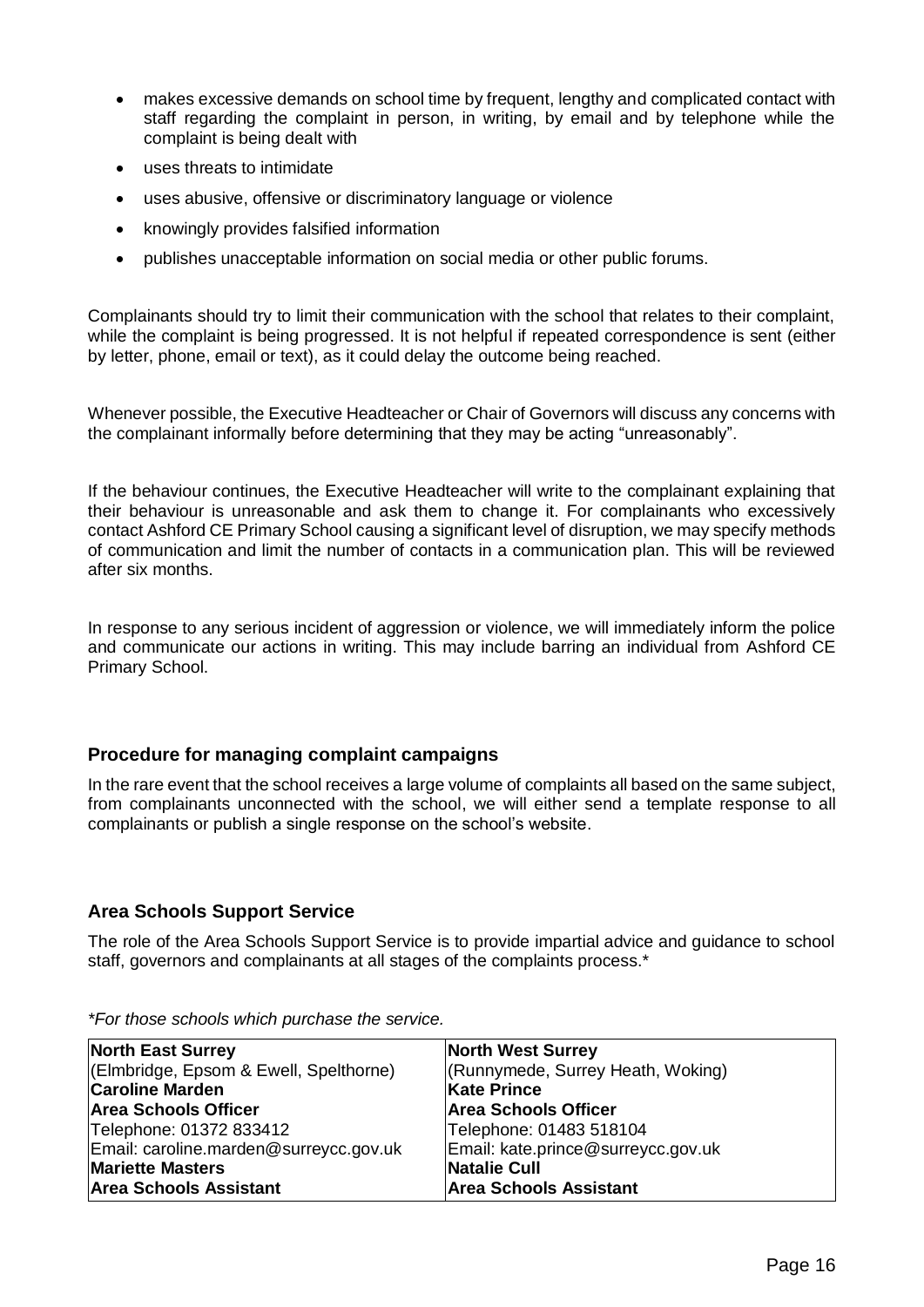| Telephone: 01372 833412                                                                                                                                                                                                                                                                                                                      | Telephone: 01483 518106                                                                                                                                                                                                                                                            |
|----------------------------------------------------------------------------------------------------------------------------------------------------------------------------------------------------------------------------------------------------------------------------------------------------------------------------------------------|------------------------------------------------------------------------------------------------------------------------------------------------------------------------------------------------------------------------------------------------------------------------------------|
| Email: mariette.masters@surreycc.gov.uk                                                                                                                                                                                                                                                                                                      | Email: natalie.cull@surreycc.gov.uk                                                                                                                                                                                                                                                |
| Esher Civic Centre, High Street,                                                                                                                                                                                                                                                                                                             | Quadrant Court, Guildford Rd,                                                                                                                                                                                                                                                      |
| Esher, Surrey KT10 9SD                                                                                                                                                                                                                                                                                                                       | Woking, Surrey GU22 7QQ                                                                                                                                                                                                                                                            |
| <b>South East Surrey</b><br>(Mole Valley, Reigate & Banstead, Tandridge) (Guildford and Waverley)<br>Ann Panton<br><b>Area Schools Officer</b><br>Telephone: 01737 737960<br>Email: ann.panton@surreycc.gov.uk<br><b>Sally Pickford</b><br><b>Area Schools Assistant</b><br>Telephone: 01737 737961<br>Email: sally.pickford@surreycc.gov.uk | <b>South West Surrey</b><br>Jane van den Broeke<br><b>Area Schools Officer</b><br>Telephone: 01483 517835<br>Email:jane.vandenbroeke@surreycc.gov.uk<br><b>Yvonne Girdler</b><br><b>Area Schools Assistant</b><br>Telephone: 01483 517835<br>Email: yvonne.girdler@surreycc.gov.uk |
| Consort House, 5-7 Queensway,                                                                                                                                                                                                                                                                                                                | Quadrant Court, Guildford Rd,                                                                                                                                                                                                                                                      |
| Redhill, Surrey RH1 1YB                                                                                                                                                                                                                                                                                                                      | Woking, Surrey GU22 7QQ                                                                                                                                                                                                                                                            |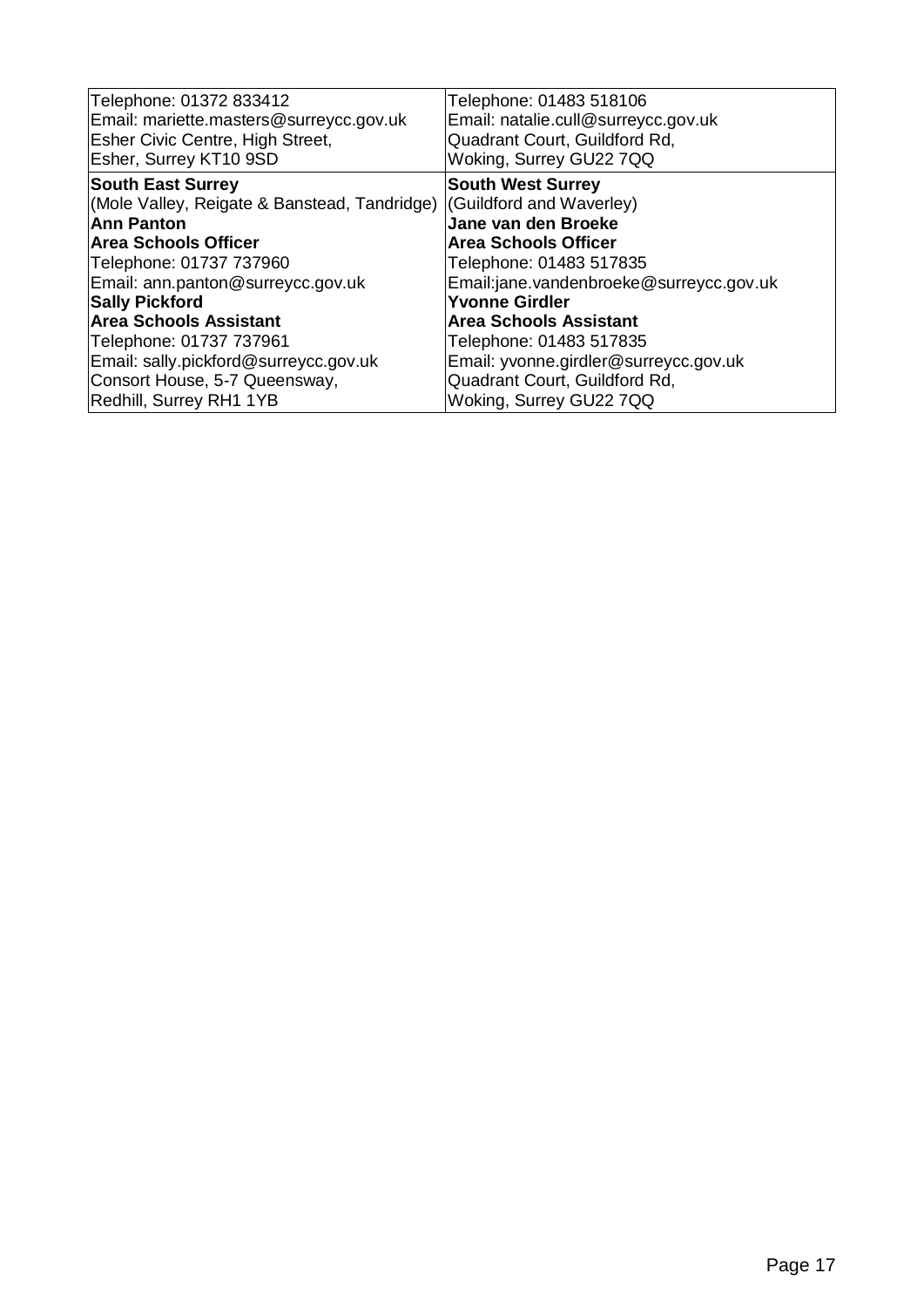#### <span id="page-17-0"></span>**Appendix A – School contact details**

Ashford CE Primary School School Road Ashford Middlesex TW15 2BW

01784 253310

[info@ashford-primary.surrey.sch.uk](mailto:info@ashford-primary.surrey.sch.uk)

Contact details for Executive Headteacher Via the school office detail above.

Contact details for Chair of Governors [chair@ashford-primary.surrey.sch.uk](mailto:chair@ashford-primary.surrey.sch.uk)

Contact details for Clerk to the Governing Body [clerk@ashford-primary.surrey.sch.uk](mailto:clerk@ashford-primary.surrey.sch.uk)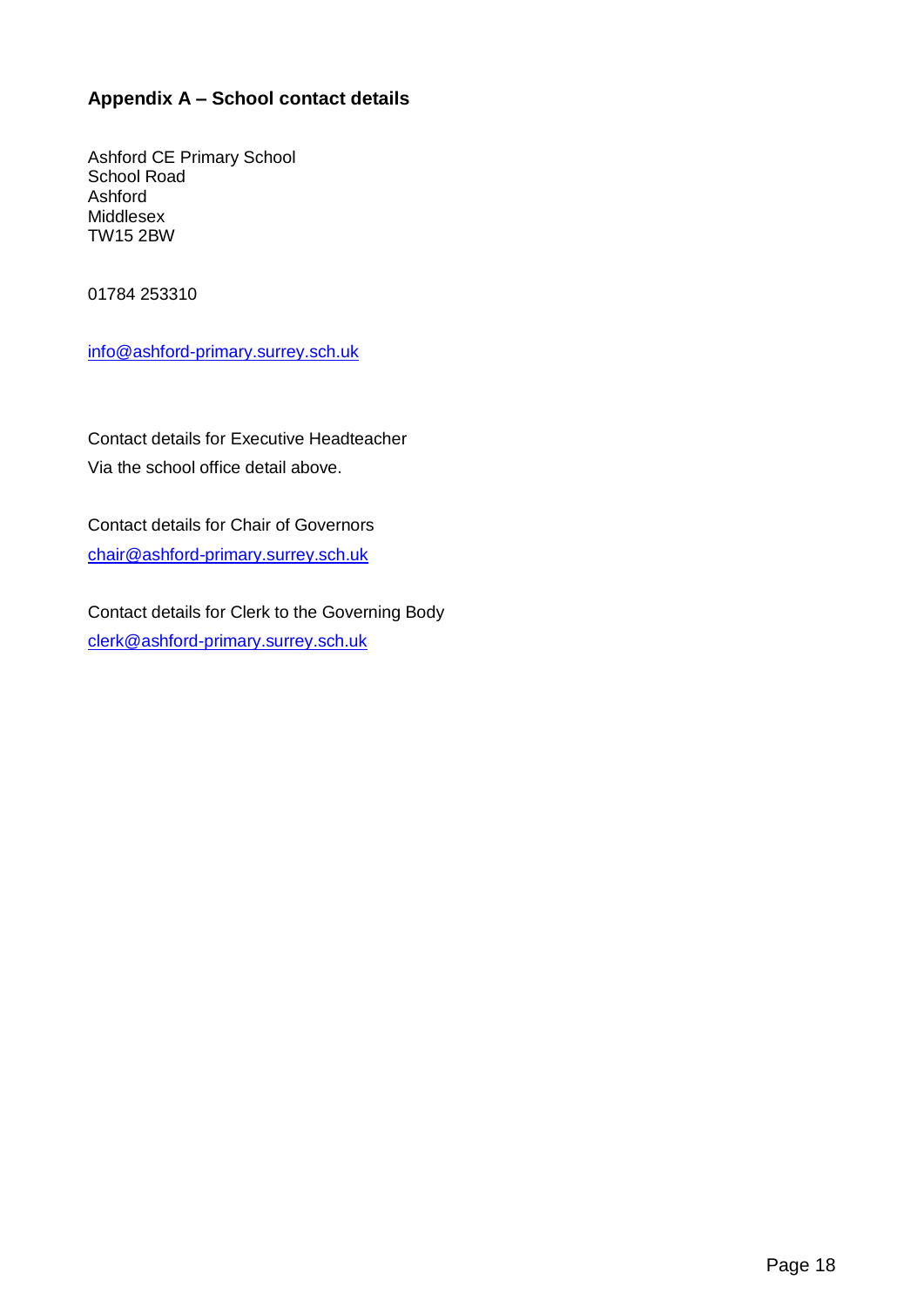### <span id="page-18-0"></span>**Appendix B – Complaint form**

Please complete and return to (*either Executive Headteacher for Stage 1, or Clerk for Stages 2 and 3*) who will acknowledge receipt and explain what action will be taken.

| Your name:                  |                                                                                          |  |  |
|-----------------------------|------------------------------------------------------------------------------------------|--|--|
| Pupil's name (if relevant): |                                                                                          |  |  |
|                             | Your relationship to the pupil (if relevant):                                            |  |  |
| <b>Contact details:</b>     |                                                                                          |  |  |
|                             | Please give details of your complaint (adding extra pages if necessary):                 |  |  |
|                             | No. Details of issue<br>What action has been taken to<br>resolve the matter and by whom? |  |  |
| $\mathbf 1$                 |                                                                                          |  |  |
| $\mathbf{2}$                |                                                                                          |  |  |
| $\mathbf{3}$                |                                                                                          |  |  |
| etc                         |                                                                                          |  |  |